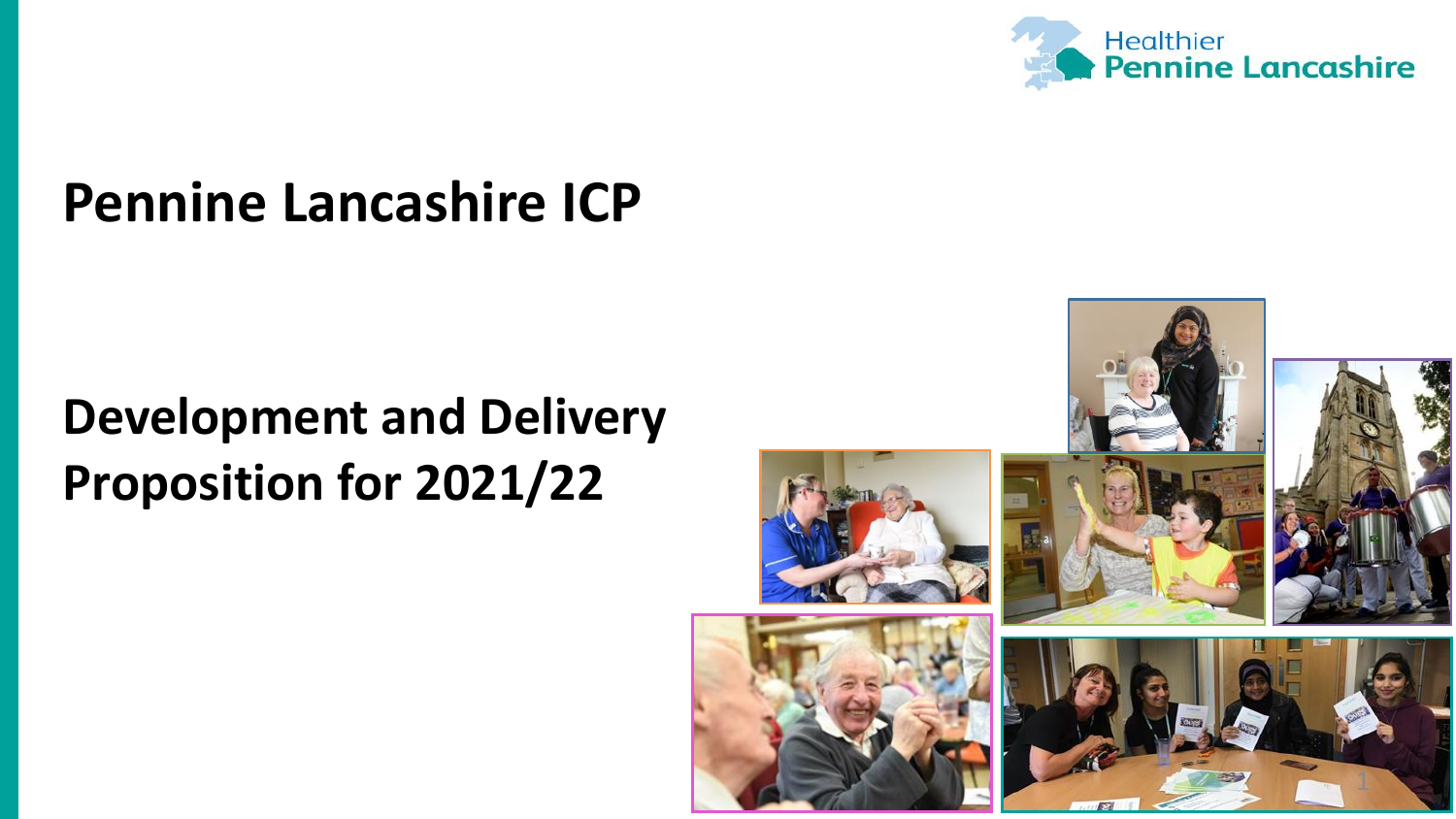## **Health and Care System Reform – What we know**





- **Integrated Care System (ICS) NHS Body serving 1.8m people -** will become a legal body and receive government funding for health services
- Accountability for the **health and wellbeing outcomes** of the population in Lancashire and South Cumbria
- **Lancashire and South Cumbria Health and Care Partnership –** brings together health, local authorities, VCFSE and other partners to address health, social care and public health
- **Health and wellbeing boards (HWBs)** will remain in place and will continue to develop the joint strategic needs assessment and joint health and wellbeing strategy, which both HWBs and the ICS will have to regard.
- **Five Place Based Partnerships (ICPs) -** between local authorities, the NHS and between providers of health and care services, incl. VCFSE these will be left to local partners to arrange
- 42 **Primary Care Networks** most care will be delivered here. Health and care services will be built around local communities, with services responsive to local need.
- Population health approaches will increasingly be used to **improve health outcomes and reduce inequalities**.
- **Providers of health, care and support services** will increasingly collaborate at all levels of the system and different providers will collaborate at different levels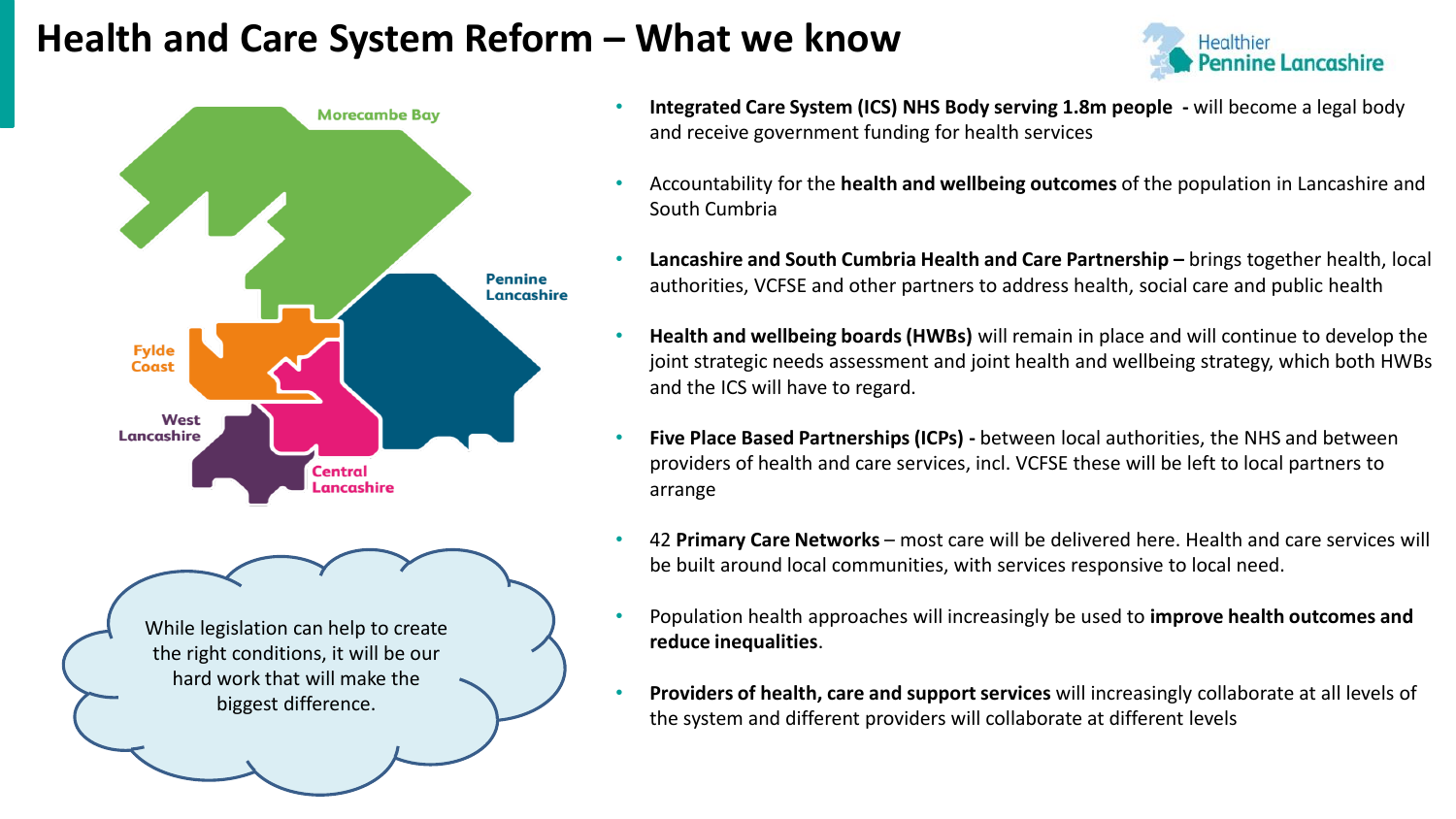## **Pennine Lancashire Integrated Care Partnership**



• **Healthier Pennine Lancashire represents all of the health and care organisations in the Pennine Lancashire region as well as local councils and the voluntary, community and faith and social sector**

Healthier

**Pennine Lancashire** 

- **We have worked together for many years with a focus on improving care and support for the people that live here**
- **Our population across Pennine Lancashire is 531,000 and we have the largest population of all the Lancashire and South Cumbria ICPs**
- **We have 13 Primary Care Networks (PCNs) serving 30-50,000 people encompassing 76 GP practices**
- **Our workforce includes anyone who plays a role in the health and care sector including clinicians, nurses, social services, community services, regulated care and volunteers.**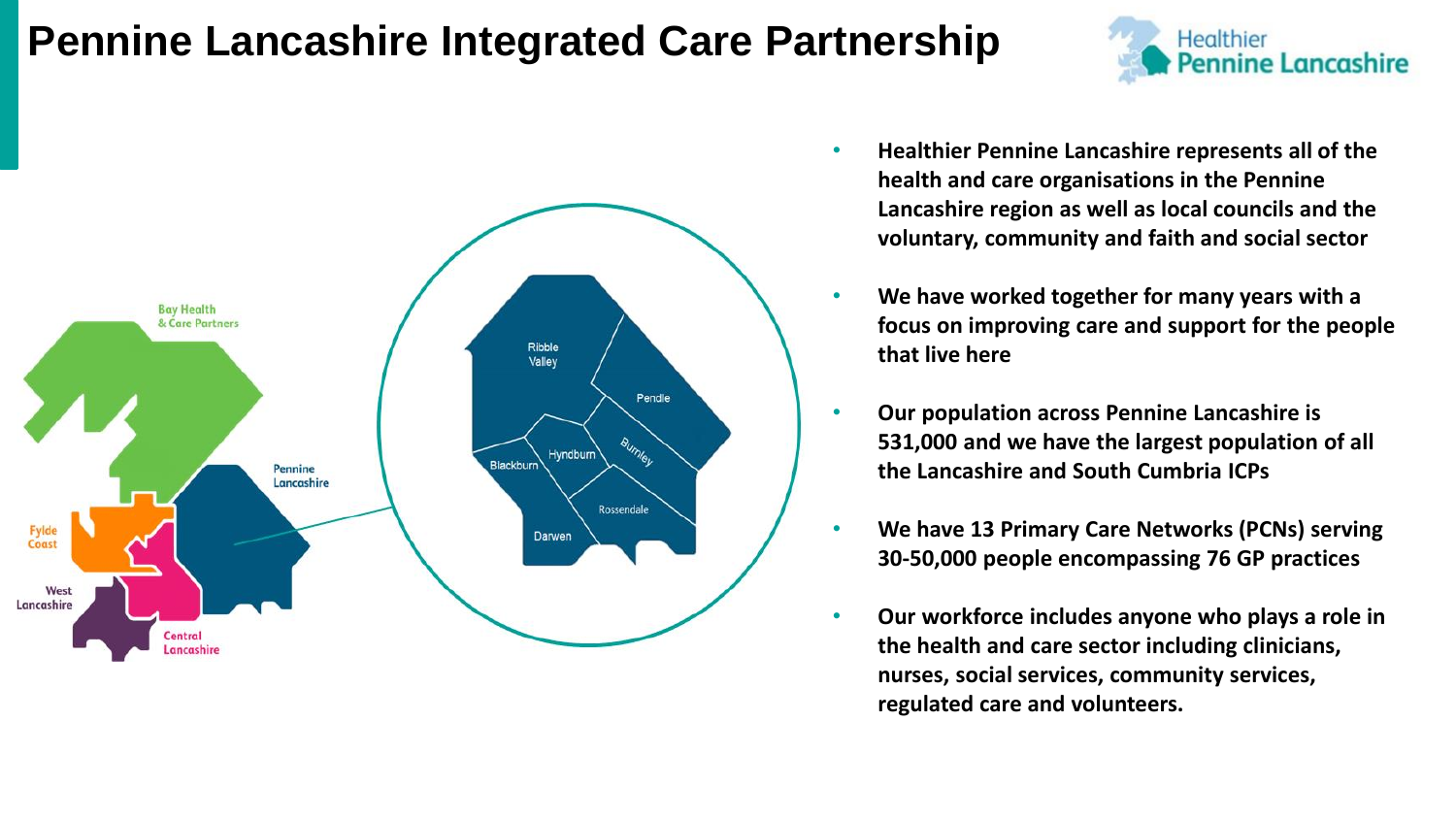### **Pennine Lancashire Integrated Care Partnership – Our purpose**



In February 2021 the Government published a White Paper outlining how the NHS in England needs to change to enable health and care to work more closely together. It has long been our aspiration to improve the way services work together and to be excellent partners to each other, but bureaucracy has sometimes got in the way. The reforms therefore support our local ambitions by removing some of the current legal rules that can get in the way of joined up working.

The reforms outline the need for Place Based Partnerships to be established in local areas, to coordinate care for up to 500,000 people who live there. In Lancashire and South Cumbria we call these Integrated Care Partnerships.

Collectively, we have agreed that the common purpose of our Integrated Care Partnerships (ICPs) is to be a collaboration of people who plan and provide services across health, local authority and the wider community, who take collective responsibility for improving the health and wellbeing of residents within their place.

In Pennine Lancashire our ICP will oversee all age service provision and all partners will work together to simplify and modernise care and implement service models which deliver improved outcomes.

It is our ambition to ensure that our residents are co-partners in the continued evolution of ICPs, and that social movements in communities can increase people's ownership of their own health and wellbeing and mobilise communities to support each other.

The services and partners who work within our ICP include:

- Public health and wider community development
- Community-based wellbeing support, incl. social prescribing activities, VCFSE provision and local access to green spaces, and leisure facilities
- GP and wider primary care, delivered through PCNs
- Community health care and mental health care (including learning disabilities)
- Urgent and emergency care physical and mental (noting some emergency services will be provided in a networked model across ICS, e.g. trauma)
- Services providing ongoing management of long-term conditions, incl. use of skills, expertise and resources historically been accessed via referral to acute care services
- Local acute hospital services (some hospital based services will be provided in a networked model across Lancashire and South Cumbria, and there will be some specialist tertiary services provided in a single place for the whole population of Lancashire & South Cumbria)
- Social care, education, housing, employment and training support
- The wider care sector within the place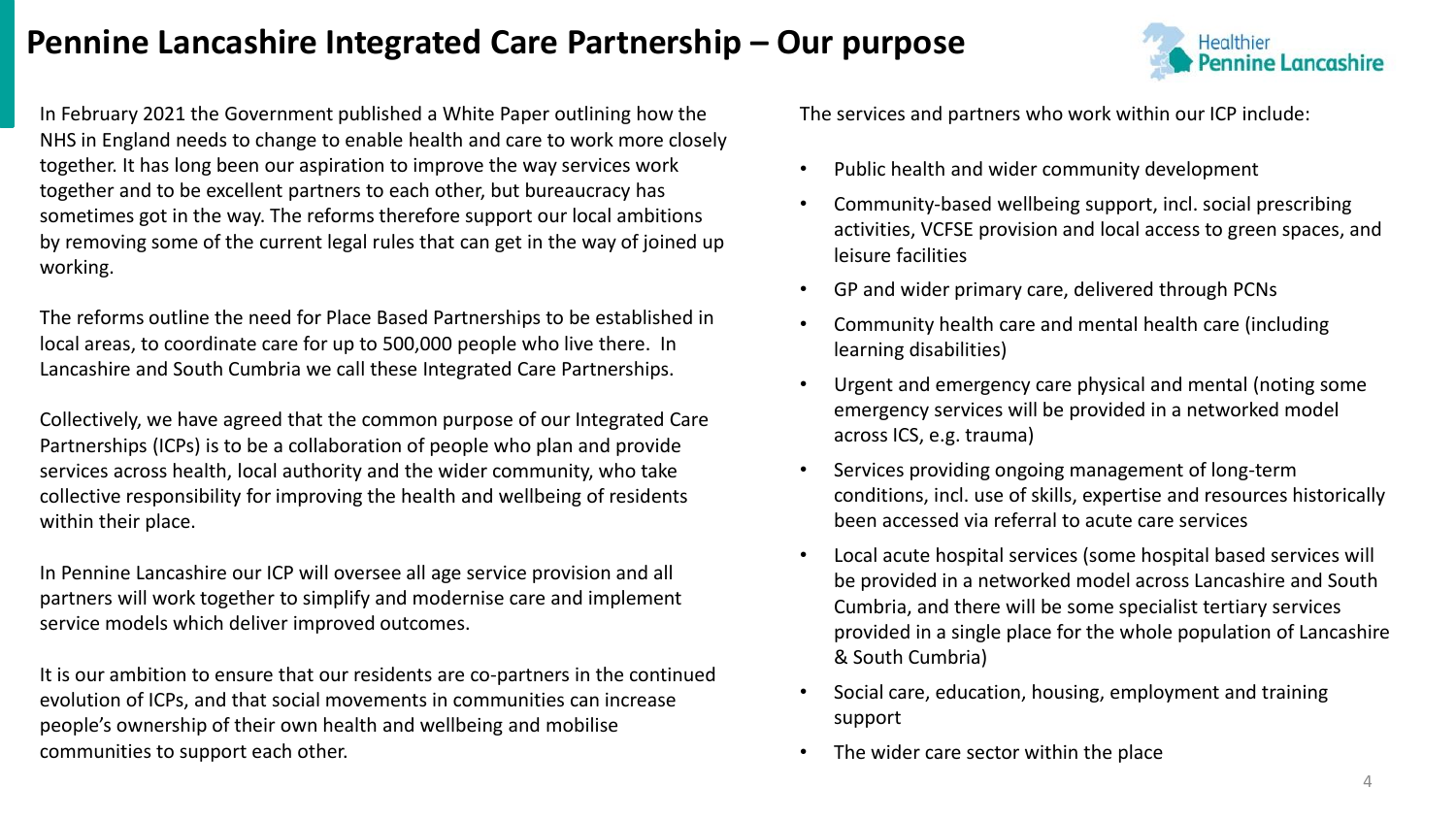

### **What our vision means for local people and their families**

Our Vision is "for all of us in Pennine Lancashire to live a long and healthy life. Any extra support we need will be easy to find, high quality and shaped around our individual needs."

*Our Vision was developed through discussions with our residents and our workforce and reflects what they told us they wanted care and support to be like in the future.*

#### **Better health and wellbeing**

People will:

- have longer, healthier lives;
- be more active in managing their own health and wellbeing, maintaining their independence for longer;
- be supported to keep well both physically and mentally, with mental health and physical health being equally important;
- be central to decision making

### **Better care for all**

People will have:

- consistent, high quality services across Pennine Lancashire
- joined up services and support which are easier to navigate and access;
- services and support responsive to local need;
- equal access to the most effective support, with reduced waiting times.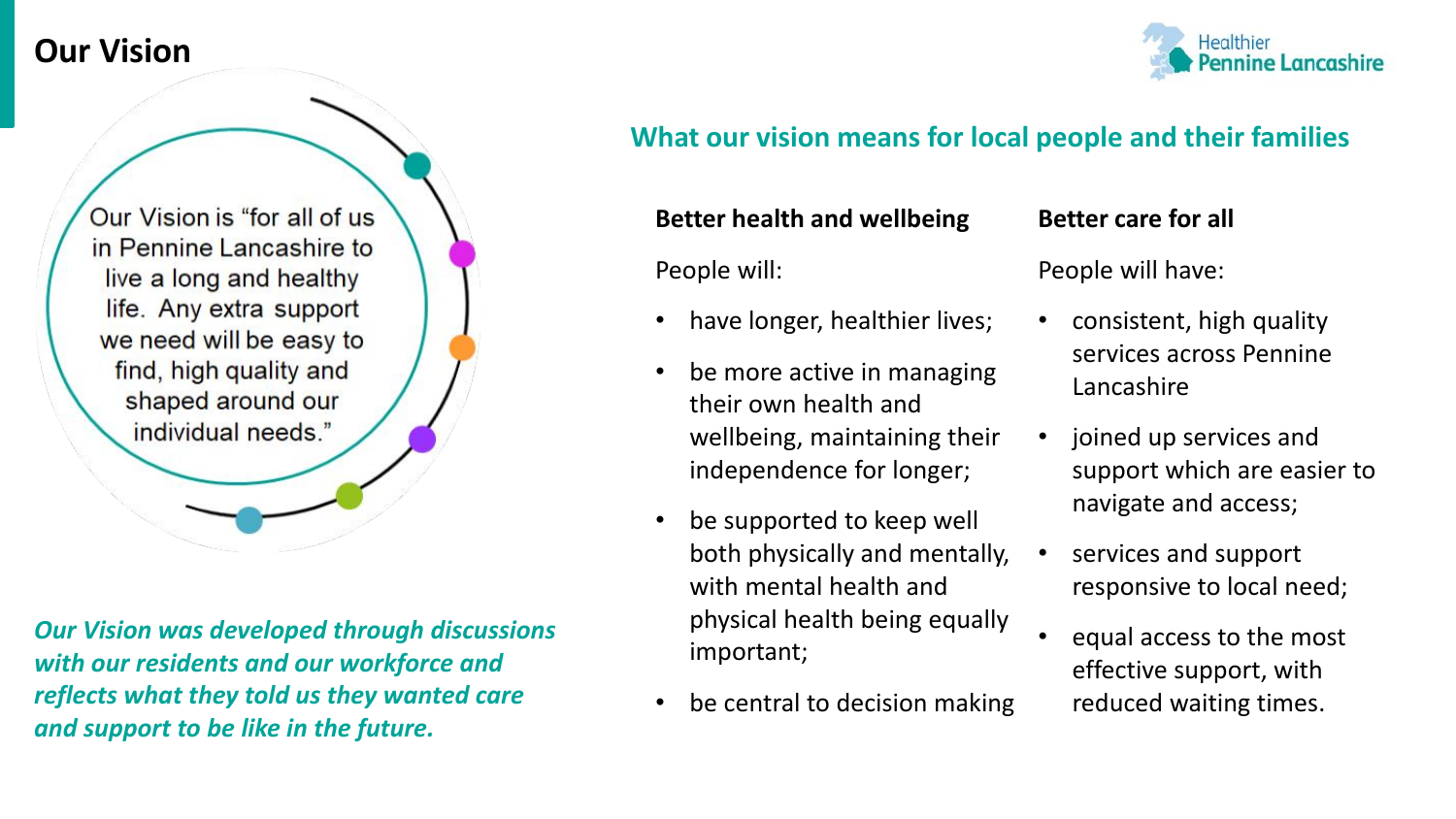## **What our ICP will do**

Within our Integrated Care Partnership we will continue to work together so that services will be predominantly focused on improving health and wellbeing through a population health management approach which will include promoting self-care, preventative action, vulnerability reduction, anticipatory care, community-based models of care and support, long term condition management using digital technology, and addressing the wider determinants of health and wellbeing with clinicians and professional groups working at the top of their licence to support complex care in the community.

We will ensure that our service offers are outcome focused and delivered flexibly to meet the needs of our residents in a way that avoids duplication of support offers.

Through working together we aim to:

- Improve the health and wellbeing of the population and reduce inequalities
- Provide consistent, high quality services that remove unwarranted variation in outcomes
- Consistently achieve national standards / targets across the sectors within the partnership
- Maximise the use of our Pennine Lancashire financial allocation and resource

Together we will plan and deliver care and support for people of all ages, which will include:

Healthier

**Pennine Lancashire** 

- Joining up of civic and community assets, providing whole partnership support for residents, which will include housing, Department for Work and Pensions, voluntary sector support and access to community assets to support people to maintain their independence.
- Primary, community, acute, mental health and social care working as self-directed teams across organisational boundaries, to deliver services to 30-50k populations, driven by data, mobilising prevention and anticipatory care. Our Primary Care Networks will be at the core of these teams.
- Aiming to support people who suffer from long term conditions, to remain within their own home for as long as possible, by ensuring that the focus of any specialist/consultant led support is on holistic continuous condition and exacerbation management
- More intensive community support when required to keep people at home, including at times of crisis
- Providing timely and appropriate access to planned care and urgent and emergency care, including physical and mental health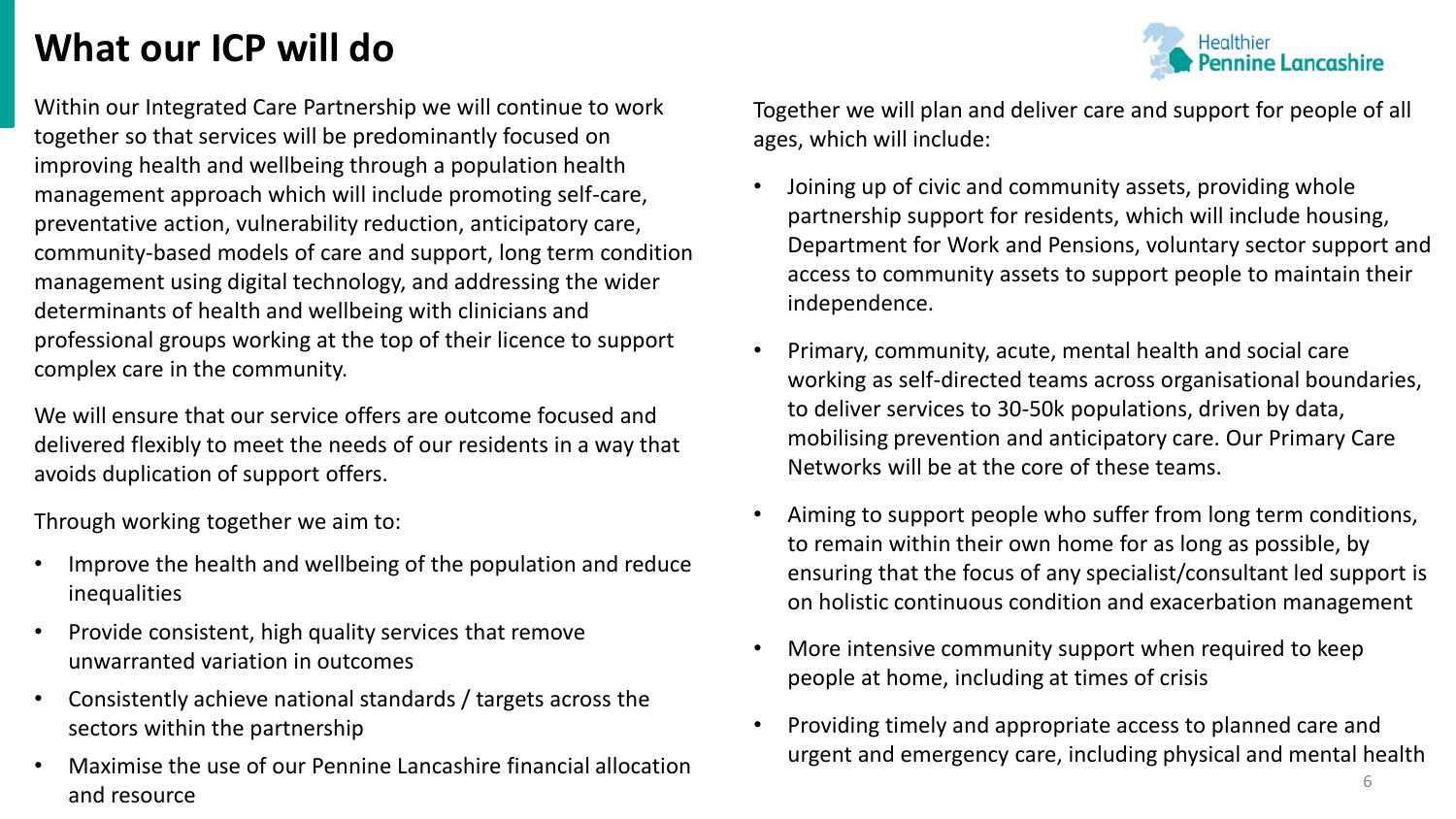**The transitional structure of our Place Based Delivery Collaborative has been agreed as below, it is noted that this will be iterative and that we will revise as we need to over the next six to twelve months** 



| <b>Place Based Partnership</b><br><b>Board</b><br>Agrees high level, shared<br>ambitions for place<br>Confirms the place-based<br>budget and provides<br>shared oversight of the<br>Pennine Pound<br>Ensures a focus on | <b>Population Health</b><br>Informs on priorities for<br>health outcomes,<br>inequalities and<br>improvement<br>Oversees delivery of<br>strategic actions to<br>improve outcomes and | <b>PCNs with District</b><br><b>Partnerships</b><br>Networks with primary<br>care and other providers<br>Enabling greater provision<br>of proactive,<br>personalised, coordinated<br>and more integrated<br>health and social care for | <b>Collaborative</b><br><b>Workstreams</b><br>Primary, Community &<br><b>Social Care</b><br>Intermediate Care<br><b>Urgent &amp; Emergency Care</b><br><b>Restoration &amp; Recovery</b><br><b>Mental Health</b> | <b>Clinical, Professional &amp;</b><br><b>Civic Leadership</b><br>Full engagement and<br>system leadership.<br>Connectivity between<br>neighbourhoods, place<br>and ICS | <b>Supporting functions</b><br>A People Board to<br>oversee workforce<br>development and<br>redesign<br>Collaborative working<br>around estates, |
|-------------------------------------------------------------------------------------------------------------------------------------------------------------------------------------------------------------------------|--------------------------------------------------------------------------------------------------------------------------------------------------------------------------------------|----------------------------------------------------------------------------------------------------------------------------------------------------------------------------------------------------------------------------------------|------------------------------------------------------------------------------------------------------------------------------------------------------------------------------------------------------------------|-------------------------------------------------------------------------------------------------------------------------------------------------------------------------|--------------------------------------------------------------------------------------------------------------------------------------------------|
| population health and<br>outcomes<br>Ensures mutual<br>accountability for delivery<br>Empowers the<br>collaborative to deliver                                                                                          | address inequalities<br>Role and remit<br>to be developed                                                                                                                            | their population<br>District partnerships wrap<br>LAs, VCFSE and others<br>around PCNs, to address<br>district priorities<br>holistically                                                                                              | Learning Disabilities &<br>Autism<br>Care System<br>Children & Maternity                                                                                                                                         | Role and remit<br>to be developed                                                                                                                                       | business intelligence<br>and digital solutions                                                                                                   |

#### *Our ICP delivery arrangements will involve all key stakeholders and as a minimum will include:*

- *Public health & wider community development*
- *Local authorities*
- *VCFSE & Healthwatch*
- *General practice*
- *Community health care incl. mental health*
- *Social care*
- *Urgent and emergency care services*
- *Local acute hospital*
- *CCG leaders will remain throughout the transition*

#### **Legal Framework**

How we make decisions, share resources/pool budgets and ensure accountability(to be developed prior to end of March 2022). Assurance likely through a Quality & Safeguarding & Finance and Performance Committee

#### **Communication, engagement & co-design**

Staff, stakeholders, residents and communities

**Organisational Development** Behaviours, culture and ways of working

#### **Leadership for mobilisation**

Nominated leads to oversee and coordinate the mobilisation of the ICP and its component parts, including an interim senior leader for place. (NB these will not be substantive roles and not part of any formal leadership structures that will be implemented to support the new ways of working and/or new organisational structures that are outlined in the White Paper (all of which are subject to legislation).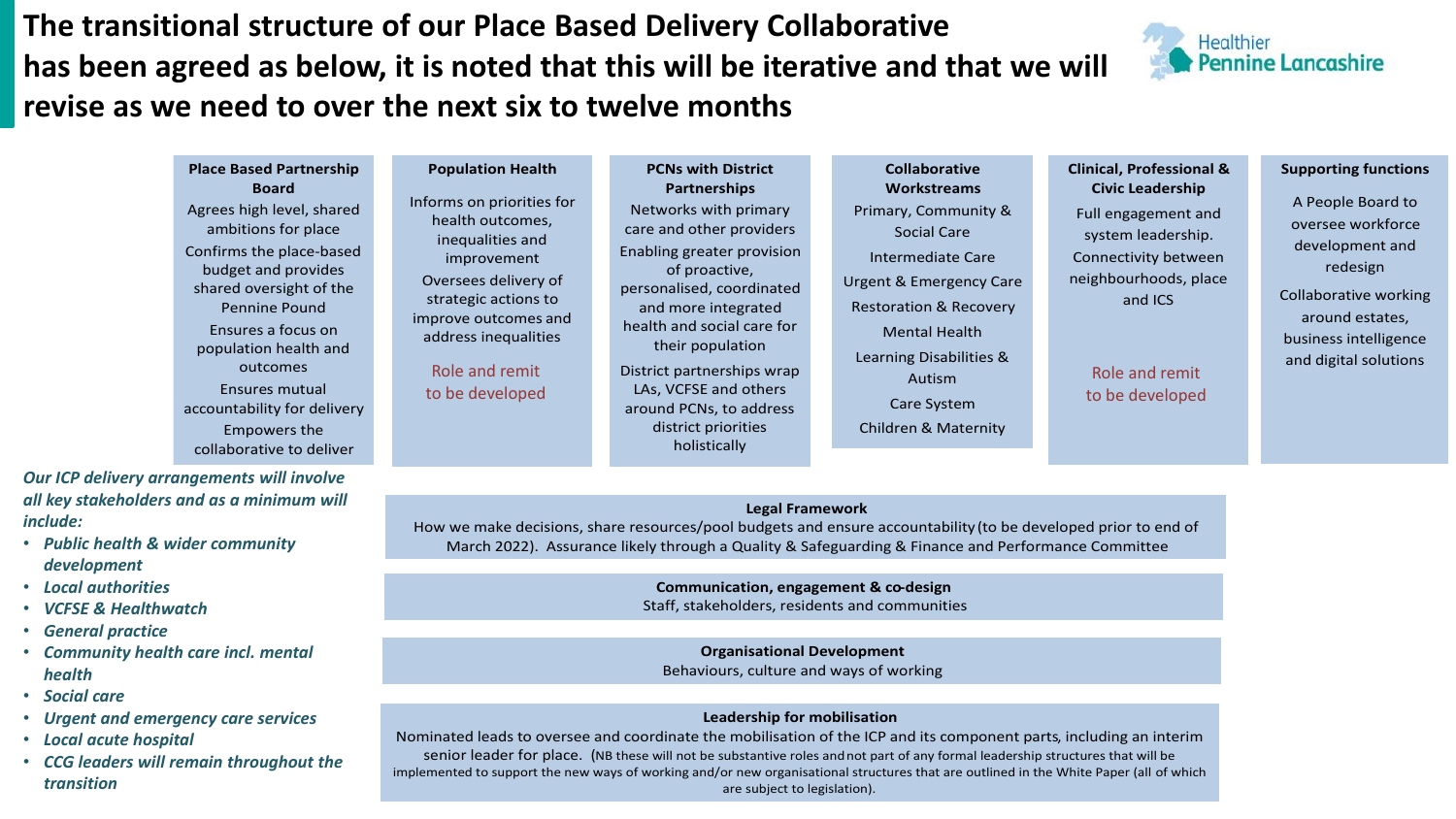## **Leadership for development**

National legislation and guidance is expected to confirm formal leadership roles for our place based partnership and these roles will be subject to full and open recruitment processes.

Whilst we wait for this guidance, it is important that we have people working together to oversee the continued development of our collaborative working arrangements. As such, over the next two months, we will be working to establish clear leadership for our collaborative delivery.

The ICP Chairs and Chief Officers Group will take on the role of the **ICP Senior Leadership Team** – to take collective responsibility for developing our collaborative arrangements.

We will also work to establish a Leadership Triad for each of our agreed collaborative delivery workstreams, which will ensure there is chief officer level sponsorship, along with clinical/professional and executive level leadership

These are not "new jobs", but instead people will take on these responsibilities on behalf of the ICP, in addition to the responsibilities they already have to their organisations. Where such arrangements already exist for a workstream, these arrangements will continue.



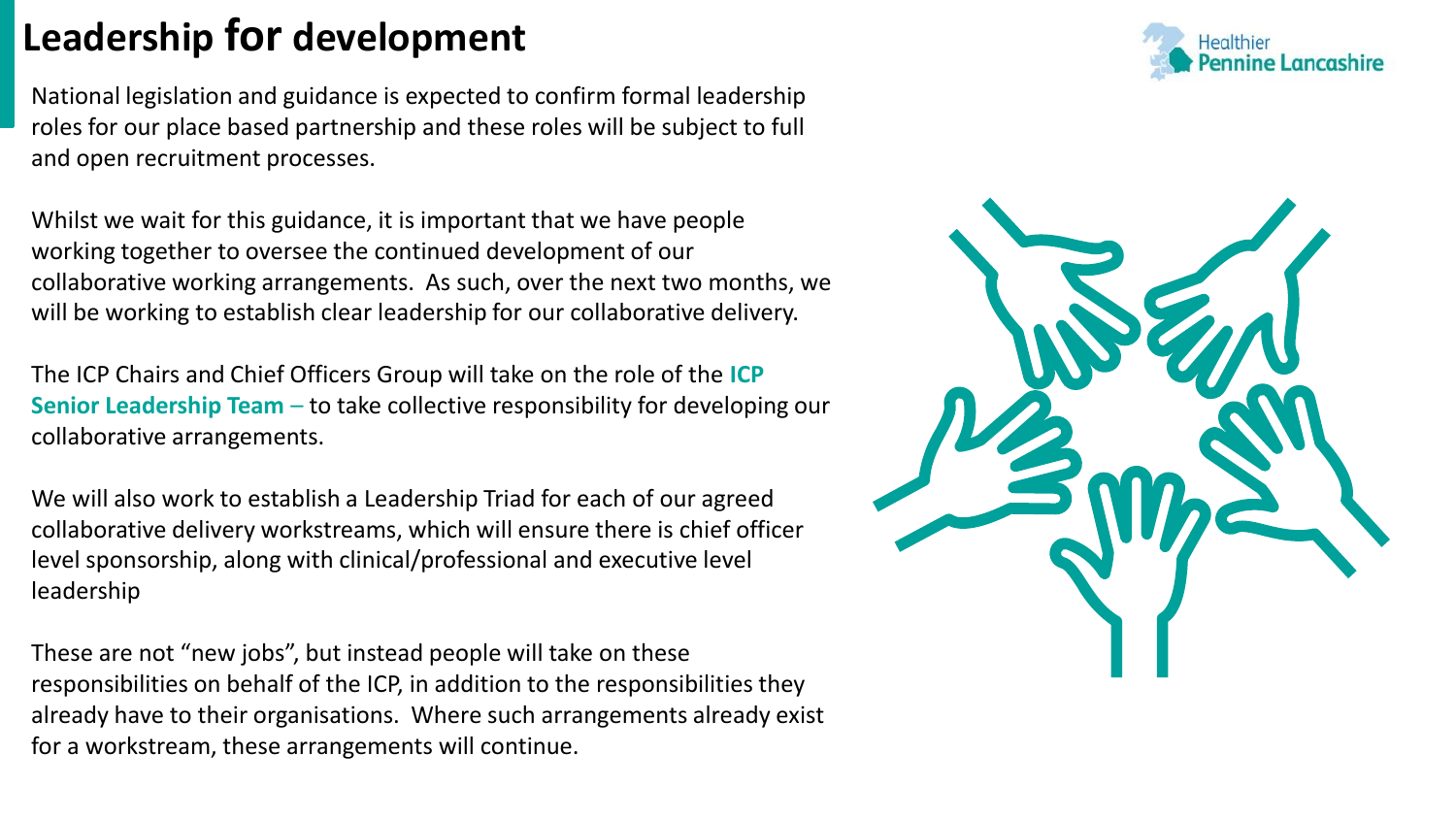## **Delivering on our development**





Over the next 3-6 months we will:

- Conduct further engagement on our governance and delivery and identify any additional changes
- Begin to mobilise our new arrangements, particularly working with the agreed collaborative delivery workstreams to identify key delivery priorities for the remainder of 2021-22 and bring forward workstream plans
- Confirm our clinical and professional leadership model
- Agree the role and remit of our Population Health Board
- Begin delivery against our agreed development priorities to in order to test new ways of working and develop a greater understanding of the changes we need to make to support collaborative delivery
- Work to communicate with and engage our key stakeholders and workforce, planning in greater detail for resident engagement towards the latter part of the year.
- Work collaboratively with the other ICPs in Lancashire and South Cumbria to identify frameworks for finance, decision making, accountability and clinical/professional leadership

*Most importantly, in doing all of this, we will continue to work together to respond to the on-going impacts of Covid-19, address inequalities and deliver an integrated service offer for all of our residents*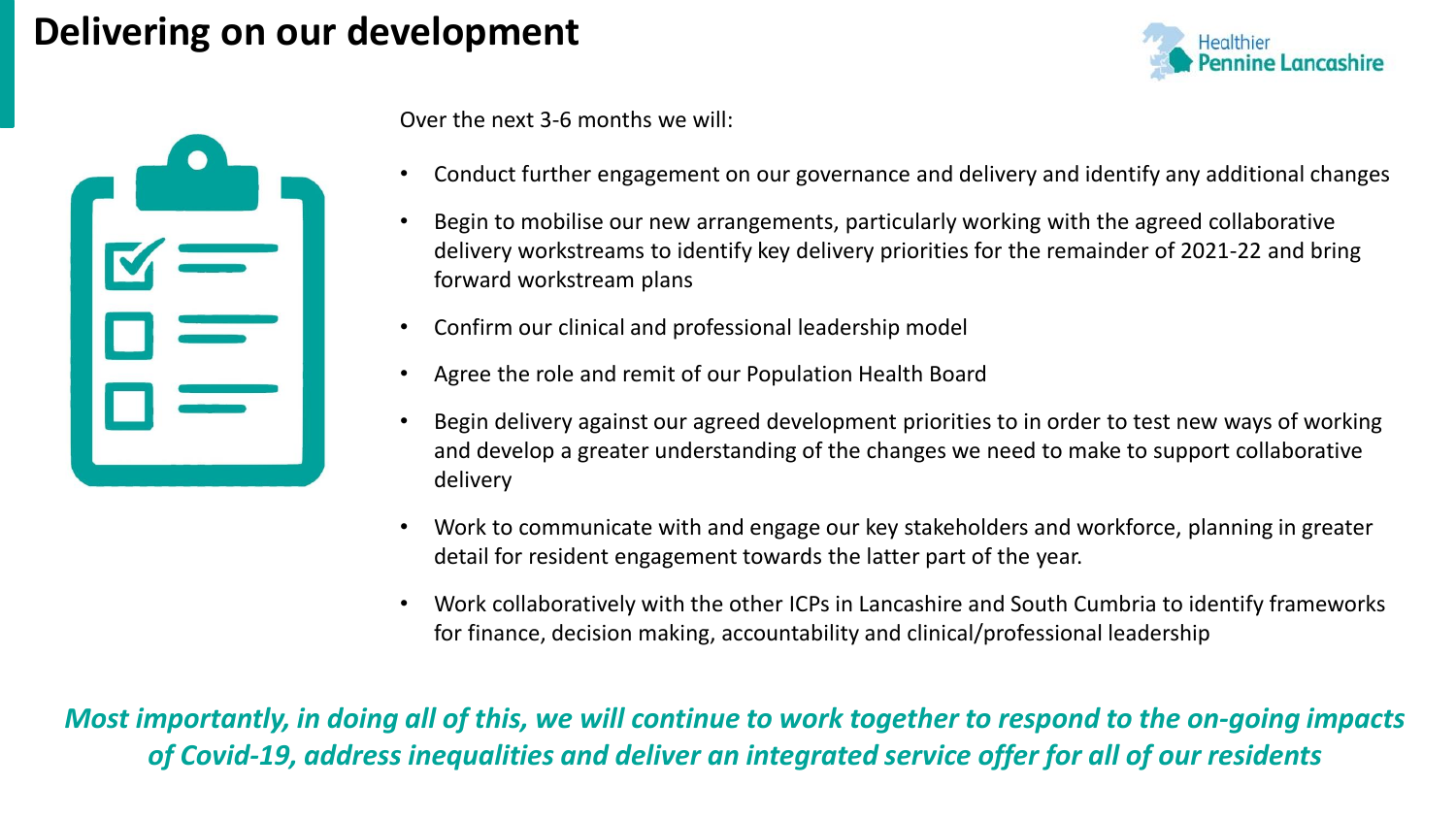

# **Appendix**

# **Roles and Functions**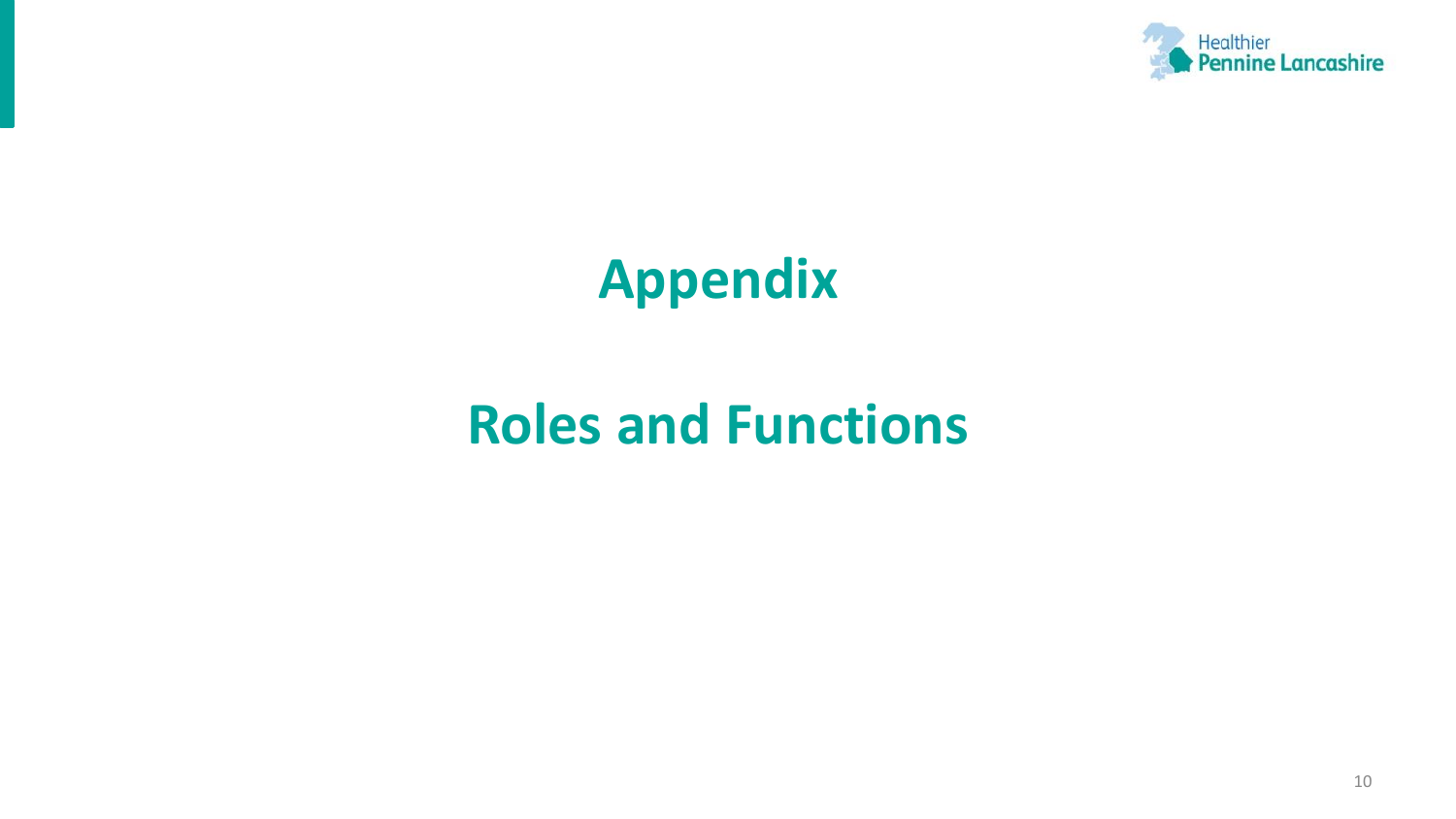

|                                                            | <b>Population Health</b><br>and Inequalities                          | Drives strategic<br>direction, utilising<br><b>Public Health led data</b><br>and intelligence |  |  |
|------------------------------------------------------------|-----------------------------------------------------------------------|-----------------------------------------------------------------------------------------------|--|--|
| <b>Place Based</b><br><b>Partnership</b><br><b>Board -</b> | <b>Place Based Budget</b><br>and shared oversight<br>of the Pennine £ | <b>Delegated decision</b><br>making                                                           |  |  |
| functions                                                  | <b>Distributed and</b><br>collaborative<br>leadership                 | Collective<br>accountability for<br>delivery and<br>outcomes                                  |  |  |
|                                                            | Strategic interface<br>into ICS, Regional and<br><b>National</b>      |                                                                                               |  |  |
|                                                            |                                                                       | Promotes integration and exerts influence                                                     |  |  |

The Place Partnership Board is likely to oversee budget delegated from NHS Lancashire and South Cumbria. It could also have other budgets directly aligned to it from local organisations.

Ultimately it is likely that the Partnership Board, with the Place Leader, would delegate spend to the place based delivery collaborative and ensure accountability for delivery against requirements. This delegation could be to the delivery collaborative as a whole, or it could be to a thematic delivery collaborative. As such transparent and robust, yet effective, governance will be required in order to ensure all partners are able to influence decisions.

The Partnership Board will have representation from all local partners and an appropriate balance of executives / officers, clinicians / professionals, non-executives and elected members.

The role and functions of the Board will evolve during 2021/22 as we further understand the future financial flows, subsequent required delegations and the evolution of commissioning reform. Within this evolution it will be important to ensure transparency of prioritisation, accountability for delivery and avoid overly complex or duplicative commissioning arrangements.

11 The role of ICP Partnership Board in 2021/22 will be fulfilled by the current Partnership Leaders' Forum in the interim period. This will be reviewed again in quarter 3 to ensure this remains fit for purpose in 2022/23.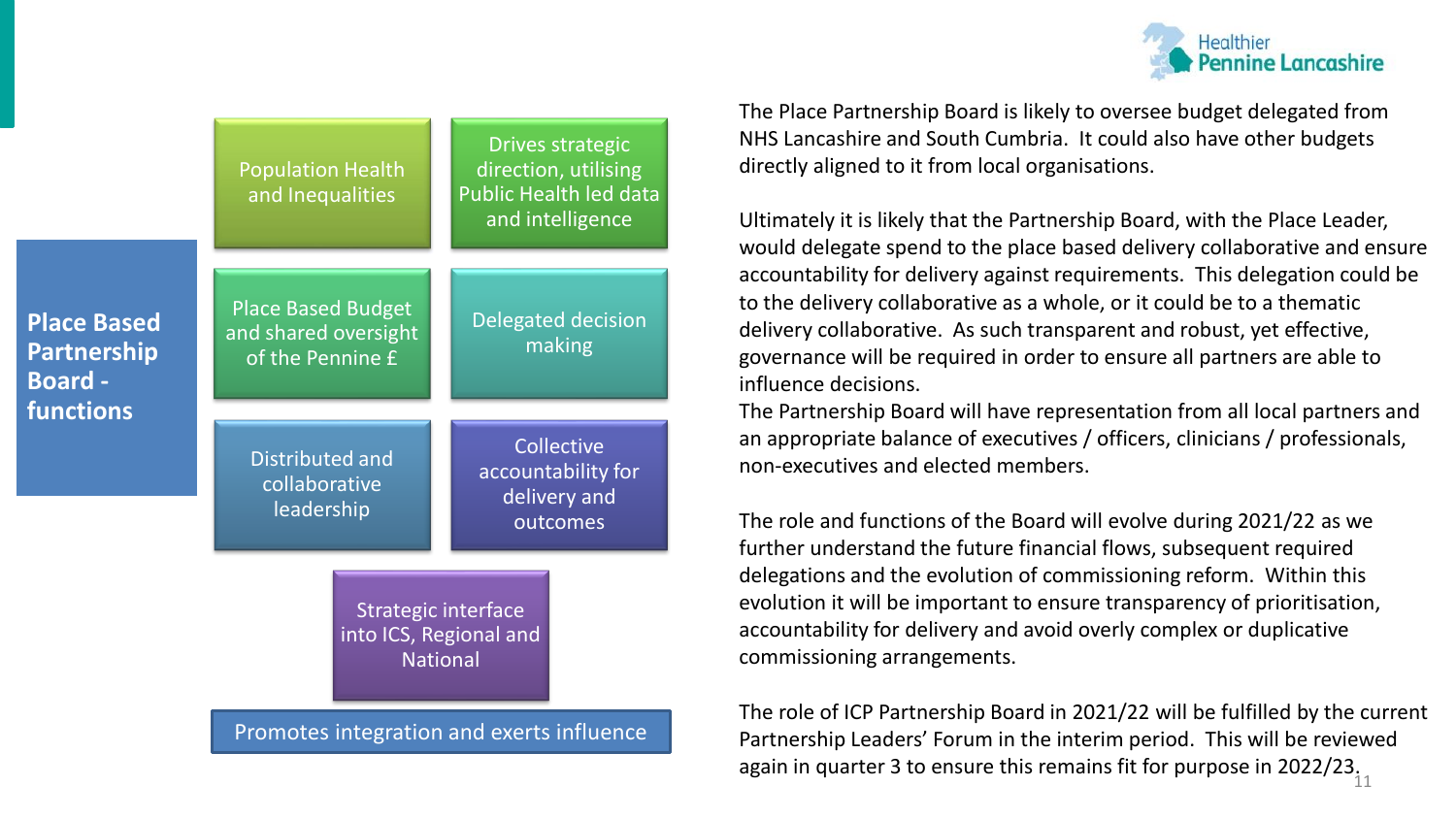## **Population Health and Reducing Inequalities**

**Population Health** 

**Board**



Informs on priorities for health outcomes, inequalities and improvement.

Oversees delivery of strategic actions to improve outcomes and address inequalities.

Influences and learns from the collaborative delivery workstreams to ensure best impact on outcomes and inequalities.

The full role, remit and scope of this Board is currently being developed.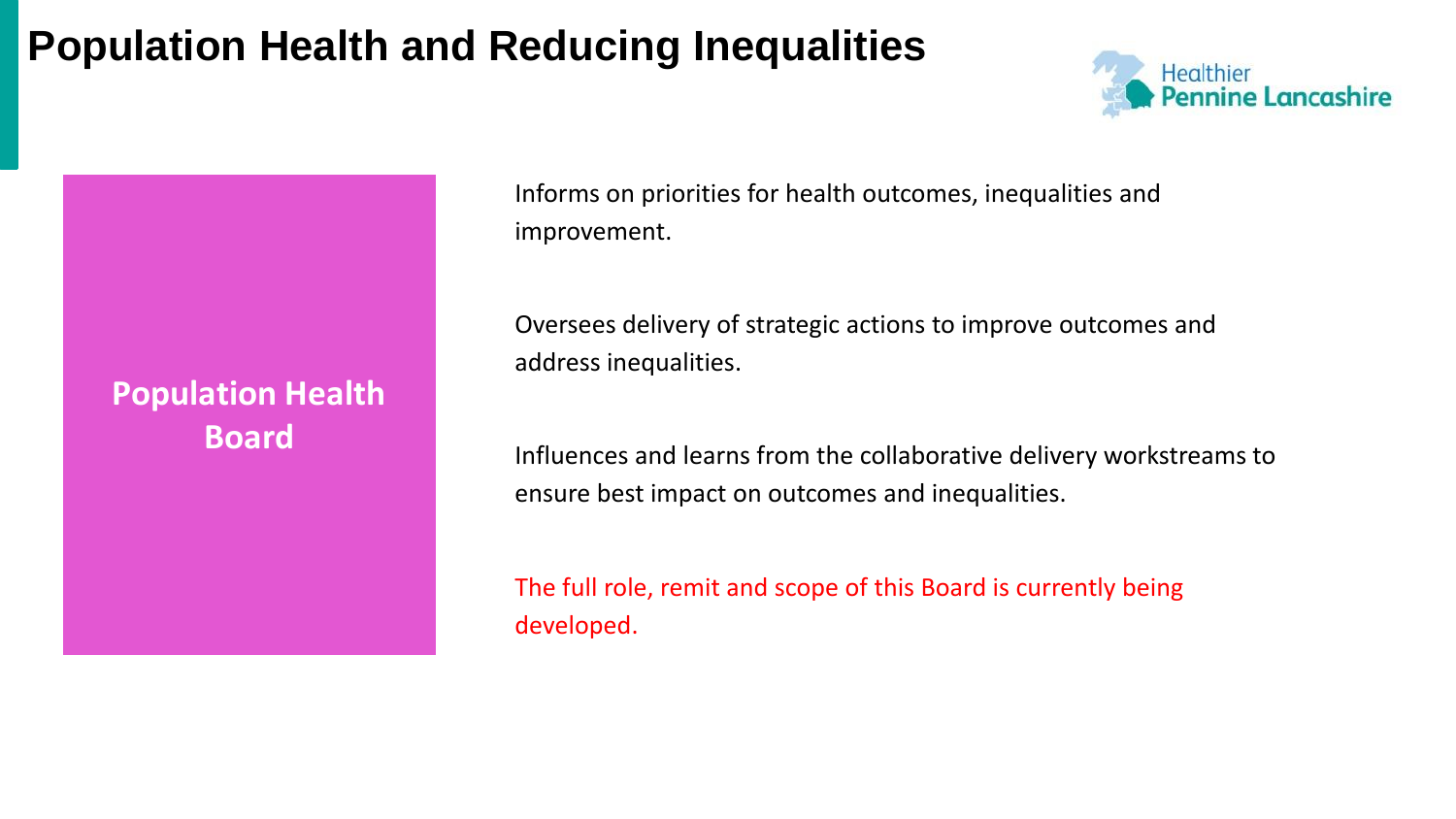### **Primary Care Networks and Neighbourhood Care Teams**



Primary Care Networks enable greater provision of proactive, personalised, coordinated and more integrated health and social care for their population. The outline below identifies current thinking on the scope of neighbourhood care teams by the ICS Primary Care Sub Cell, alongside our own ambitions for wider service inclusion from our local authorities and other partners.



Our neighbourhood accelerator pilots are currently testing out new ways of joint working to wrap care around local people who are in greatest need.

The learning from these pathfinders can help shape our model.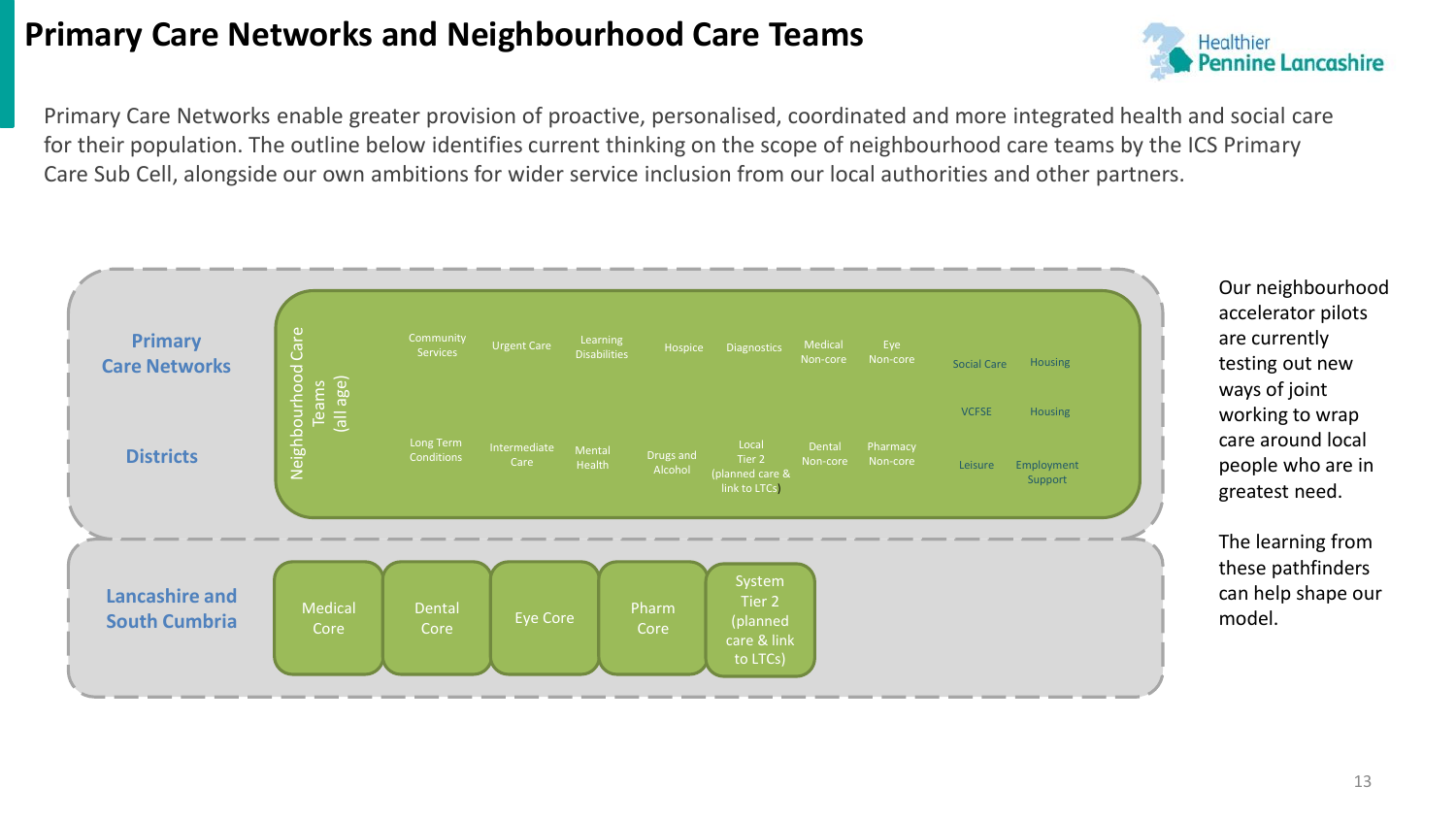### **Our ambitions for District partnerships**

- Build on the partnership working that has flourished between our local authorities, VCFSE and PCNs through the COVID response
- Develop and deliver partnership plans that take account of local needs and assets, based on local council geography which is more readily understood by residents
- Create a shared community and partner owned vision of the future state for each area, which aims to align local ambitions with those of the ICP and ICS – critically engages local politicians in creating this
- Align short term operational delivery with longer term transformation plans
- Recognise and build on existing local district and community plans, assets and initiatives
- Re-define the relationship between the community and partners, supporting genuine community engagement and local calls to action, which are best coordinated by local authorities and VCFSE

**The evolution of our district partnerships will be iterative and will be informed and guided by close engagement with our district councils.** 1100000 assurance on denvery and baccomes to hace based



*Functions*

**Healthier** 

**Pennine Lancashire** 

- Agrees priorities based on local needs, assets and inequalities
- Holds a delegated and capitated budget devolved from ICP (for population health in the first instance)
- Joins up civic and community assets, providing partnership MDTs which will likely include housing, Department for Work and Pensions, voluntary sector support and access to community assets to support people to maintain independence
- Supports PCNs to deliver the agreed operating model for out of hospital health, care and wellbeing
- Implements agreed Pennine Lancashire delivery plans and enacts 'top down' requirements, tailored to the relevant local populations e.g. extra care, economic developments, UTCs
- Manages local community engagement work and call to action.
- Develops and delivers local partnership plans that aim address the wider determinants of health
- Work to strengthen and empower local community assets
- Delivers community development initiatives
- Monitors delivery against plan, unblocking where needed
- Provides assurance on delivery and outcomes to Place Based Delivery Board and local constituents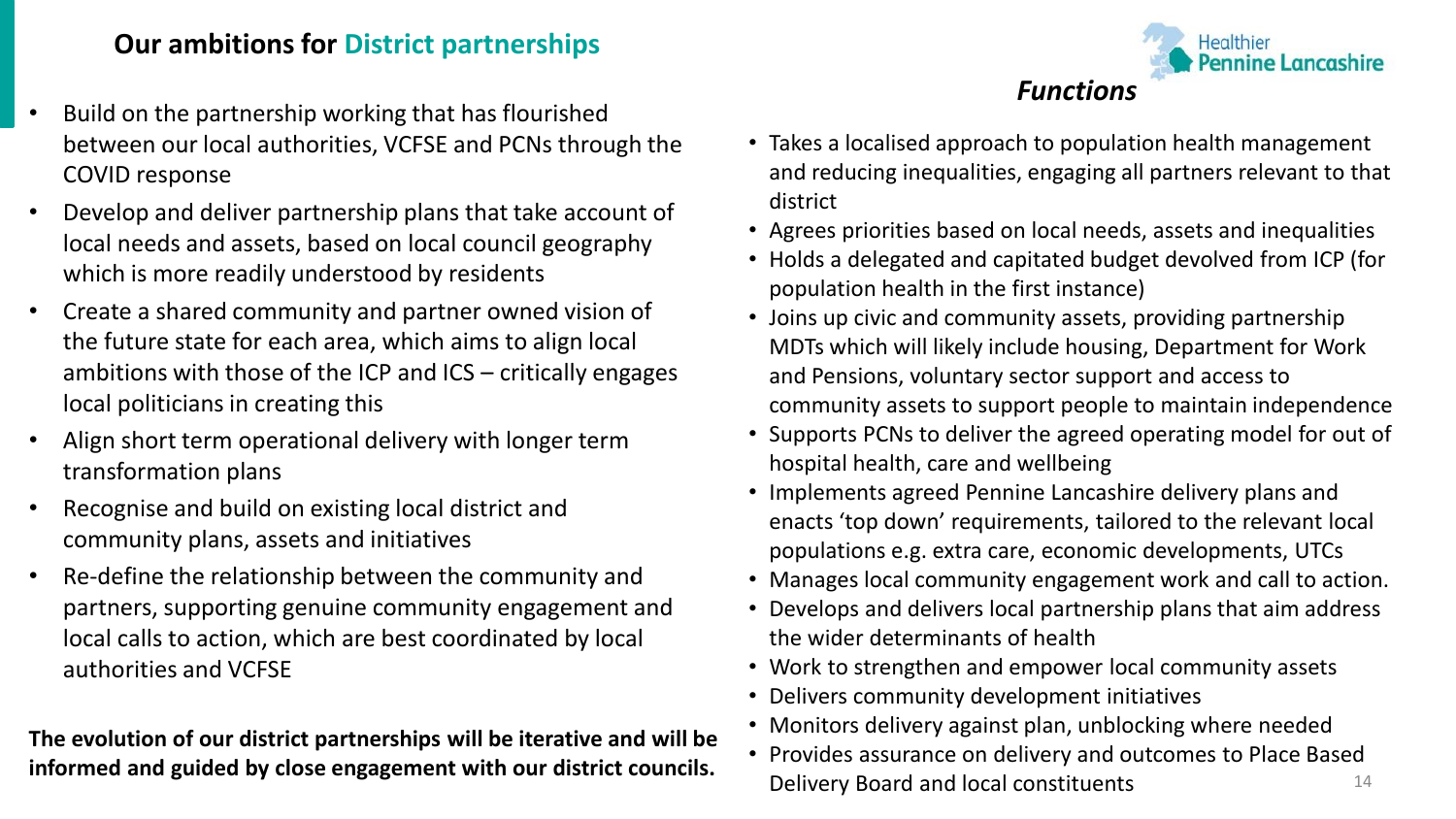

#### **Functions**

- Brings together health, local authority and VCFSE providers, alongside commissioners to undertake collaborative strategy, planning and transformative delivery
- Sets overall strategy (3-5 year) and annual business plan for place based delivery and coordinates delivery against this
- Determines how local services should be organised and delivered to achieve best value and improved outcomes – maximising the collective skills of providers within the place
- Involves all providers required to deliver the agreed service provision and create the conditions for effective neighbourhood working
- Leads on public and patient engagement and communications strategy
- Focused on delivering population health improvement and person-centred care, overseeing a delegated Population Health Budget
- Reviews investment/disinvestment cases
- Develops and delivers system wide savings/efficiency programme
- Enacts agreed risk share mechanisms (potentially developed at ICS level)
- Delivers against the agreed integrated quality assurance approach
- Identifies and delivers against system quality improvement priorities, deploying the ICP improvement approach to achieve them
- Develops its social value strategy and delivers this to contribute to wider economic recovery

**Place Based Delivery Collaborative – functions**